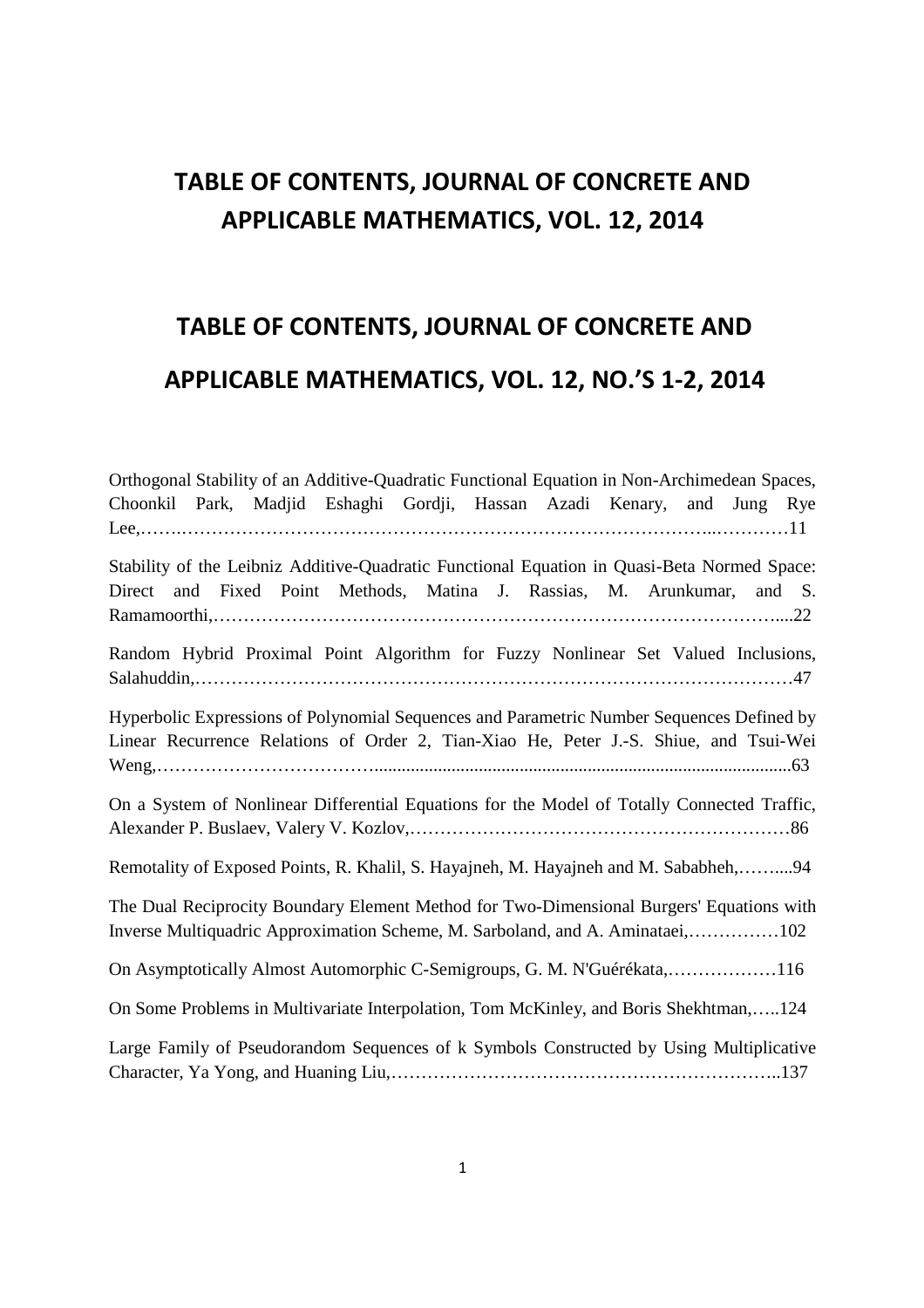| Difference Sequence Spaces of Fuzzy Real Numbers, Kuldip Raj, Suruchi Pandoh and, Seema     |  |  |  |  |  |  |
|---------------------------------------------------------------------------------------------|--|--|--|--|--|--|
|                                                                                             |  |  |  |  |  |  |
|                                                                                             |  |  |  |  |  |  |
| Existence of Periodic Solutions for a Class of Nonlinear Discrete Systems, Wen-Hai Pan, and |  |  |  |  |  |  |
|                                                                                             |  |  |  |  |  |  |

## **TABLE OF CONTENTS, JOURNAL OF CONCRETE AND APPLICABLE MATHEMATICS, VOL. 12, NO.'S 3-4, 2014**

| Mechanical Models with Internal Body Forces, Igor Neygebauer,181                                            |
|-------------------------------------------------------------------------------------------------------------|
| A New Comprehensive Class of Analytic Functions Defined by Ruscheweyh Derivative and                        |
| The Numerical Solution of Non-Linear Non-Local Problems for Elliptic Equations, Aydin Y.                    |
| Some Generating Relations for Generalized Extended Hypergeometric Functions Involving                       |
| An Equivalent Reformulation of Absolute Weighted Mean Methods, Mehmet Ali Sarigol,229                       |
| On the Effectiveness of the Exponential Ruscheweyh Differential Operator Product Sets in $\mathbb{C}^n$ ,   |
| Normality, Regularity and compactness of sb <sup>*</sup> -closed sets in Topological spaces, A. Poongothai, |
|                                                                                                             |
| Mapping Properties of Mixed Fractional Integro-Differentiation in Hölder Spaces, Mamatov                    |
| Some Fixed Point Theorems of Set-Valued Increasing Operators, Jin-Ming Wang, Xiong-Jun                      |
| Dynamics and Approximations for 2D Generalized Navier-Stokes Equation with Piecewise                        |